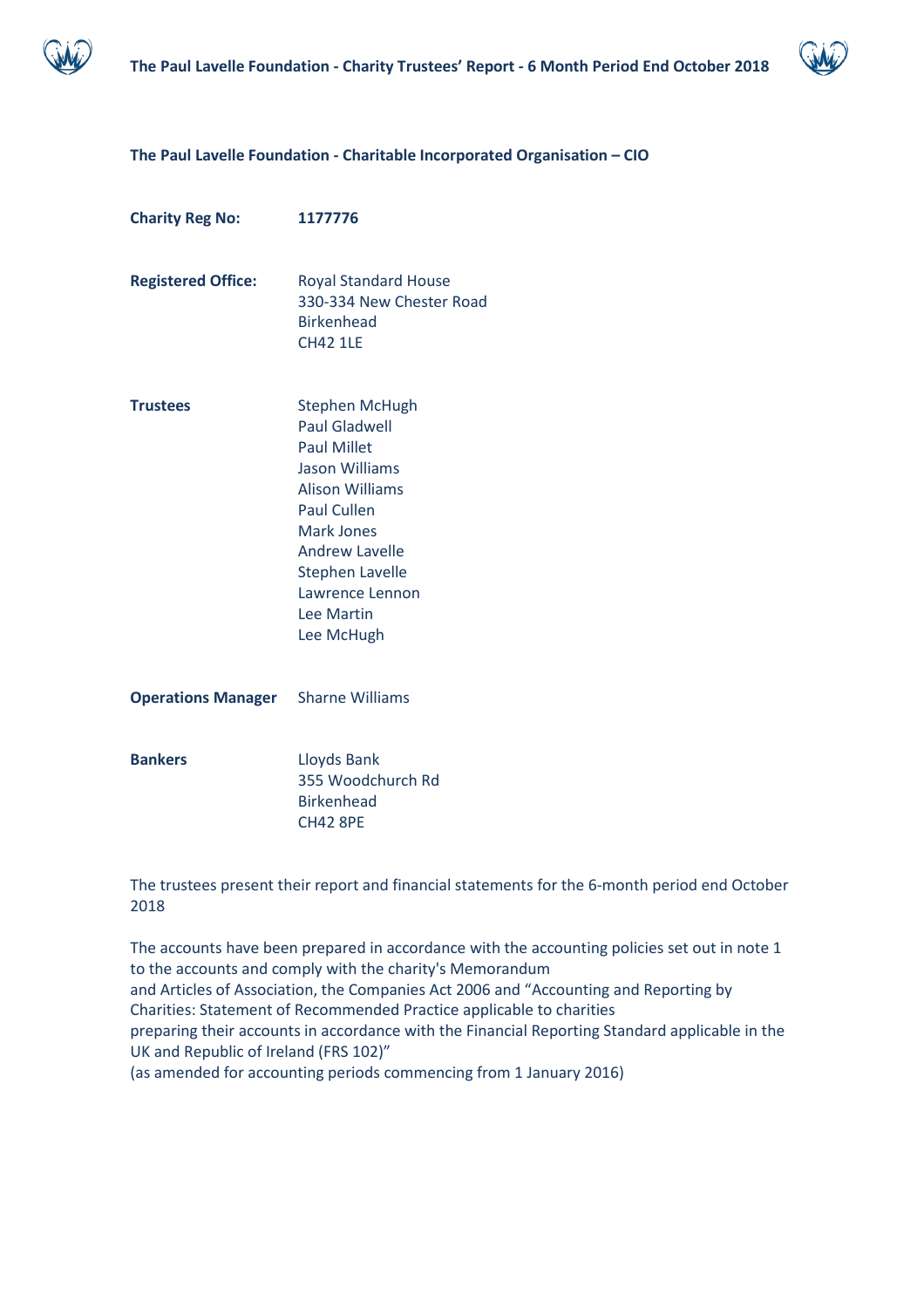



The principal objective of the Charity is to benefit the inhabitants of North West England by the promotion of such charitable purposes as the trustees in their absolute discretion may from time to time decide.

The Paul Lavelle Foundation is in the design process of services which will benefit those experiencing domestic abuse and a service that will promote over all mental and physical wellbeing.

With services such as peer support group for males experiencing domestic abuse and educational workshops to raise awareness to male domestic abuse as well as the characteristic of healthy relationships it is the aim is to empower and enable people through access to clear and concise information and guidance.

The trustees have paid due regard to guidance issued by the Charity Commission in deciding what activities the charity should undertake.

The Paul Lavelle Foundation has been raising awareness to male domestic abuse since it began on April 2018 and has completed various events to raise the profile.

It is the intention to have the peer mentoring service and awareness assembly workshops live by the end of 2019

# **Objectives**

To relieve those in need by reason of youth, old age, ill health, disability, financial hardship or social and economic circumstances, in particular those affected by domestic abuse, in particular by the provision of an advisory and support service for men so affected

#### **Aims**

- 1. Raise awareness of male domestic abuse on a local and national level
- 2. Deliver early intervention support for low to medium risk males
- 3. Fundraise though sports and physical activities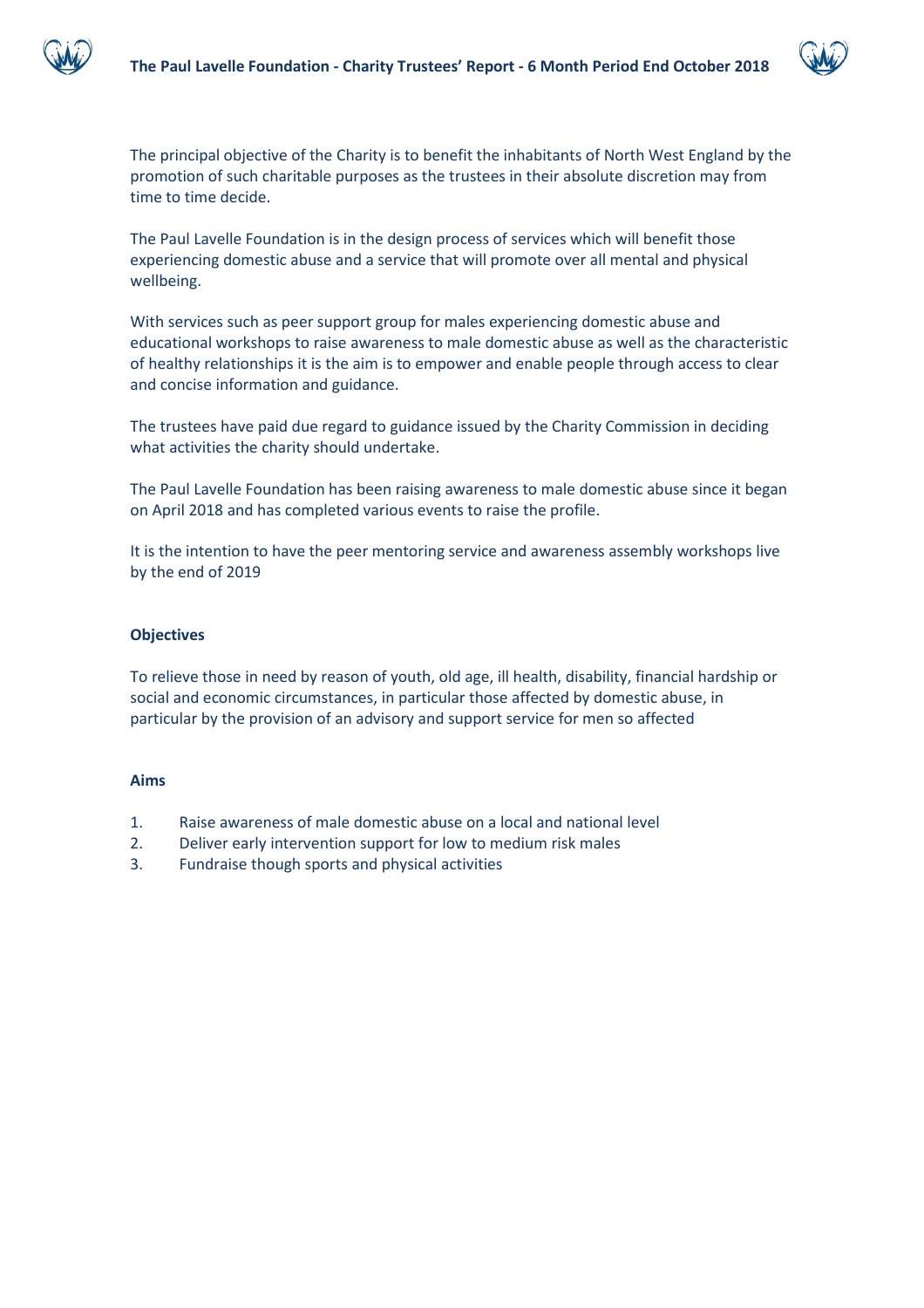



| <b>OUTPUTS</b>                                                              | <b>OUTCOMES</b>                                                                                                                          |
|-----------------------------------------------------------------------------|------------------------------------------------------------------------------------------------------------------------------------------|
| <b>Creation of</b><br>$\bullet$<br>package for<br>schools and<br>workplaces | • Healthy relationship<br>• Reduction in stigma and<br>discrimination<br>• Reduction in male<br>domestic violence<br>incidents in Wirral |
| Development<br>$\bullet$<br>of peer<br>support<br>groups                    | · Increase males<br>accessing/reaching out for help<br>· Increased sense of hope<br>· Improvement in mental health<br>and wellbeing      |
|                                                                             |                                                                                                                                          |
| <b>Annual Events</b><br>$\bullet$<br>Programme<br>Fundraising<br>$\bullet$  | · Income<br>• Healthy sporting lifestyle<br>· Improvements in mental health<br>and wellbeing                                             |
|                                                                             |                                                                                                                                          |

# **Organisational structure**

The board of trustees carries responsibility for the efficient and effective management of the Charity. The board meets at least six times a year.

The day-to-day management of the Charity is delegated to the Operations Manager, who attends all Board of Trustee meetings. The Operations Manager has authority for all operational matters employment and performance related activity

# **Risk management**

The trustees recognise that any major risks to which the charity is exposed need to be reviewed and systems put in place to manage those risks. To that end the trustees are continually monitoring and managing its risks and ensuring actions are in place to mitigate those risk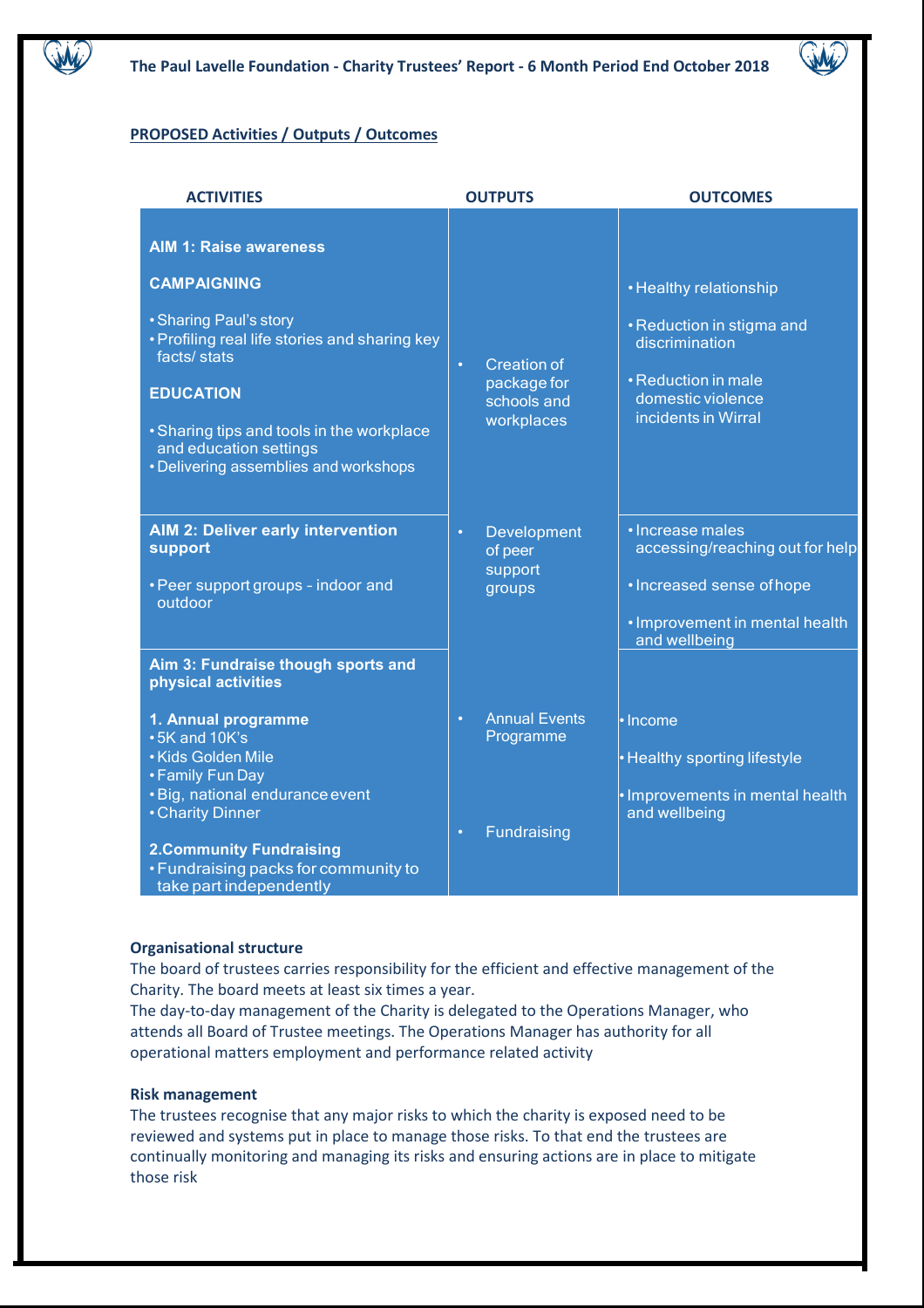



|    | Approved the 8 October 2019 by First Trustees |
|----|-----------------------------------------------|
|    |                                               |
|    | 1. Stephen McHugh - Co-Chairman               |
|    | 2. Paul Gladwell - Co-Chairmam                |
|    | 3. Paul Millet - Co-Vice Chair                |
| 4  | Jason Williams - Co Vice Chair.               |
|    | 5. Alison Williams - Treasurer                |
|    | 6. Paul Cullen                                |
|    | 7. Mark Jones                                 |
|    | 8. Andrew Lavelle                             |
| 9. | Stephen Lavelle                               |
|    | 10. Lawrence Lennon                           |
|    | at.<br>11. Lee Martin                         |
|    | 12. Lee McHugh                                |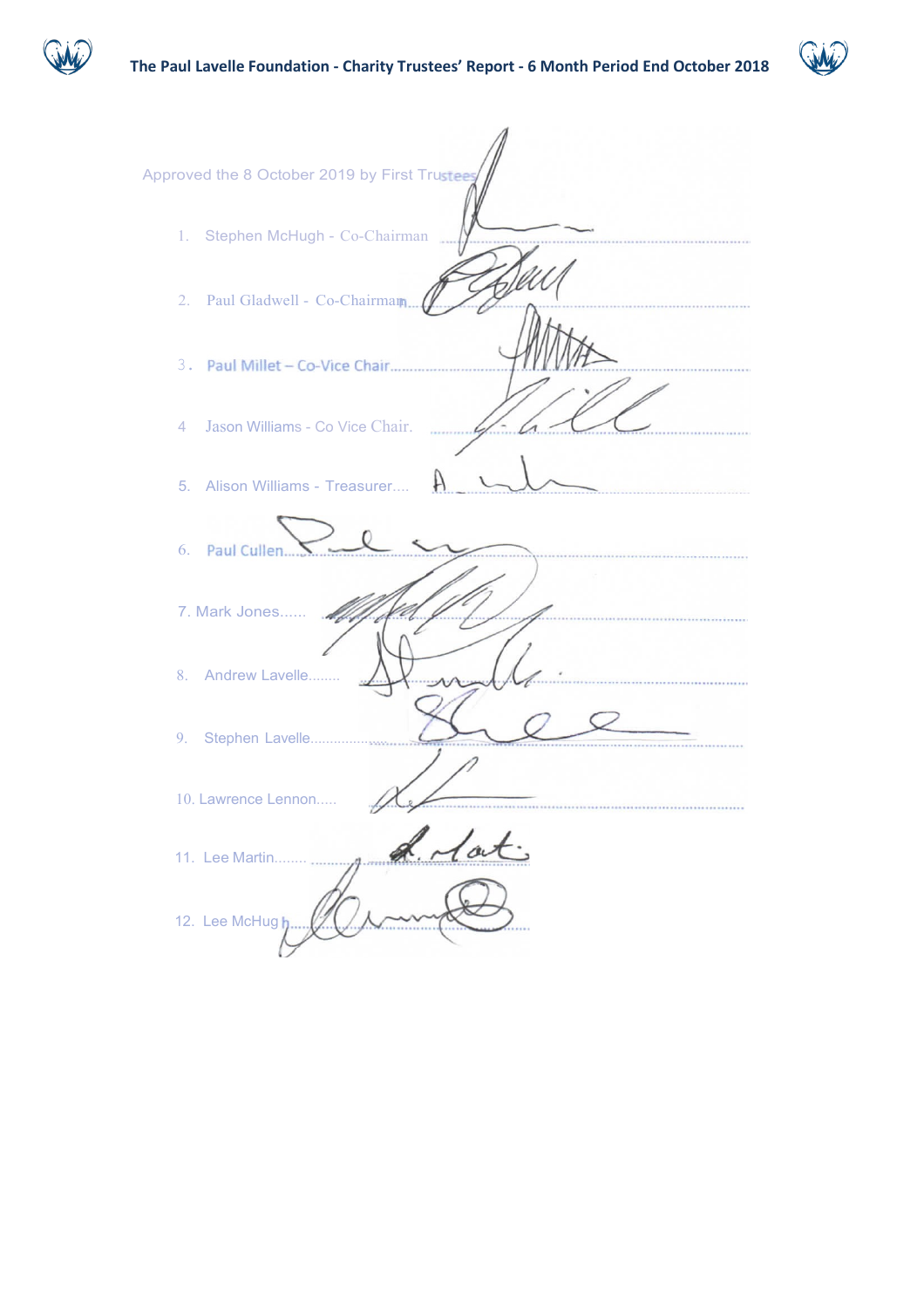

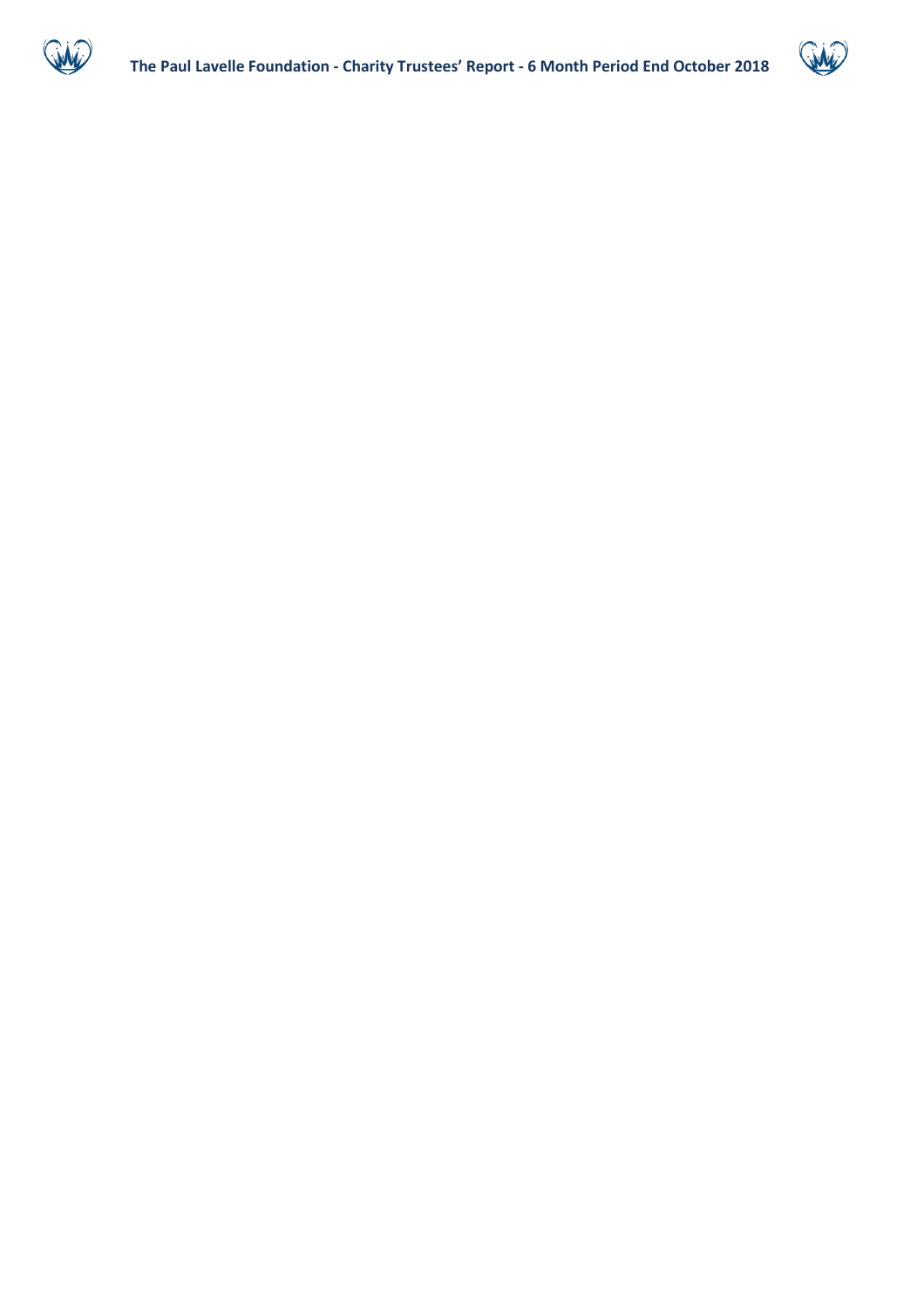|      | <b>Paul Lavelle Foundation</b><br>Bank Payments                  |                   |                     |                  |  |  |  |  |  |  |  |
|------|------------------------------------------------------------------|-------------------|---------------------|------------------|--|--|--|--|--|--|--|
|      |                                                                  | Year Ended Oct 18 |                     |                  |  |  |  |  |  |  |  |
|      |                                                                  |                   |                     |                  |  |  |  |  |  |  |  |
|      |                                                                  |                   |                     |                  |  |  |  |  |  |  |  |
|      |                                                                  |                   | <b>Charity</b>      |                  |  |  |  |  |  |  |  |
|      |                                                                  |                   |                     |                  |  |  |  |  |  |  |  |
|      |                                                                  |                   | run                 |                  |  |  |  |  |  |  |  |
|      |                                                                  |                   | $\frac{expense}{s}$ |                  |  |  |  |  |  |  |  |
| Date | Name                                                             | <b>Total</b>      |                     | donation website |  |  |  |  |  |  |  |
|      |                                                                  |                   |                     |                  |  |  |  |  |  |  |  |
|      |                                                                  | 220.00            | 220.00              |                  |  |  |  |  |  |  |  |
|      |                                                                  |                   |                     |                  |  |  |  |  |  |  |  |
|      |                                                                  | 1,000.00          |                     | 1,000.00         |  |  |  |  |  |  |  |
|      | 14.06.18 time to run<br>17.09.18 mankind<br>23.10.18 spider edie | 1,000.00          |                     | 1,000.00         |  |  |  |  |  |  |  |
|      |                                                                  |                   |                     |                  |  |  |  |  |  |  |  |
|      |                                                                  |                   |                     |                  |  |  |  |  |  |  |  |
|      |                                                                  |                   |                     |                  |  |  |  |  |  |  |  |
|      |                                                                  |                   |                     |                  |  |  |  |  |  |  |  |
|      |                                                                  |                   |                     |                  |  |  |  |  |  |  |  |
|      |                                                                  |                   |                     |                  |  |  |  |  |  |  |  |
|      |                                                                  |                   |                     |                  |  |  |  |  |  |  |  |
|      |                                                                  |                   |                     |                  |  |  |  |  |  |  |  |
|      |                                                                  |                   |                     |                  |  |  |  |  |  |  |  |
|      |                                                                  |                   |                     |                  |  |  |  |  |  |  |  |
|      |                                                                  |                   |                     |                  |  |  |  |  |  |  |  |
|      |                                                                  |                   |                     |                  |  |  |  |  |  |  |  |
|      |                                                                  |                   |                     |                  |  |  |  |  |  |  |  |
|      |                                                                  |                   |                     |                  |  |  |  |  |  |  |  |
|      |                                                                  |                   |                     |                  |  |  |  |  |  |  |  |
|      |                                                                  |                   |                     |                  |  |  |  |  |  |  |  |
|      |                                                                  |                   |                     |                  |  |  |  |  |  |  |  |
|      |                                                                  |                   |                     |                  |  |  |  |  |  |  |  |
|      |                                                                  |                   |                     |                  |  |  |  |  |  |  |  |
|      |                                                                  |                   |                     |                  |  |  |  |  |  |  |  |
|      |                                                                  |                   |                     |                  |  |  |  |  |  |  |  |
|      |                                                                  |                   |                     |                  |  |  |  |  |  |  |  |
|      |                                                                  |                   |                     |                  |  |  |  |  |  |  |  |
|      |                                                                  |                   |                     |                  |  |  |  |  |  |  |  |
|      |                                                                  |                   |                     |                  |  |  |  |  |  |  |  |
|      |                                                                  |                   |                     |                  |  |  |  |  |  |  |  |
|      |                                                                  |                   |                     |                  |  |  |  |  |  |  |  |
|      |                                                                  |                   |                     |                  |  |  |  |  |  |  |  |
|      |                                                                  |                   |                     |                  |  |  |  |  |  |  |  |
|      |                                                                  |                   |                     |                  |  |  |  |  |  |  |  |
|      |                                                                  |                   |                     |                  |  |  |  |  |  |  |  |
|      |                                                                  |                   |                     |                  |  |  |  |  |  |  |  |
|      |                                                                  |                   |                     |                  |  |  |  |  |  |  |  |
|      |                                                                  |                   |                     |                  |  |  |  |  |  |  |  |
|      |                                                                  |                   |                     |                  |  |  |  |  |  |  |  |
|      |                                                                  |                   |                     |                  |  |  |  |  |  |  |  |
|      |                                                                  |                   |                     |                  |  |  |  |  |  |  |  |
|      |                                                                  |                   |                     |                  |  |  |  |  |  |  |  |
|      |                                                                  |                   |                     |                  |  |  |  |  |  |  |  |
|      |                                                                  |                   |                     |                  |  |  |  |  |  |  |  |
|      |                                                                  |                   |                     |                  |  |  |  |  |  |  |  |
|      |                                                                  |                   |                     |                  |  |  |  |  |  |  |  |
|      |                                                                  |                   |                     |                  |  |  |  |  |  |  |  |
|      |                                                                  |                   |                     |                  |  |  |  |  |  |  |  |
|      |                                                                  |                   |                     |                  |  |  |  |  |  |  |  |
|      |                                                                  |                   |                     |                  |  |  |  |  |  |  |  |
|      |                                                                  |                   |                     |                  |  |  |  |  |  |  |  |
|      |                                                                  |                   |                     |                  |  |  |  |  |  |  |  |
|      |                                                                  |                   |                     |                  |  |  |  |  |  |  |  |
|      |                                                                  |                   |                     |                  |  |  |  |  |  |  |  |
|      |                                                                  |                   |                     |                  |  |  |  |  |  |  |  |
|      |                                                                  |                   |                     |                  |  |  |  |  |  |  |  |
|      |                                                                  |                   |                     |                  |  |  |  |  |  |  |  |
|      |                                                                  |                   |                     |                  |  |  |  |  |  |  |  |
|      |                                                                  |                   |                     |                  |  |  |  |  |  |  |  |
|      |                                                                  |                   |                     |                  |  |  |  |  |  |  |  |
|      |                                                                  |                   |                     |                  |  |  |  |  |  |  |  |
|      |                                                                  |                   |                     |                  |  |  |  |  |  |  |  |
|      |                                                                  |                   |                     |                  |  |  |  |  |  |  |  |
|      |                                                                  |                   |                     |                  |  |  |  |  |  |  |  |
|      |                                                                  |                   |                     |                  |  |  |  |  |  |  |  |
|      |                                                                  |                   |                     |                  |  |  |  |  |  |  |  |
|      |                                                                  |                   |                     |                  |  |  |  |  |  |  |  |
|      |                                                                  |                   |                     |                  |  |  |  |  |  |  |  |
|      |                                                                  |                   |                     |                  |  |  |  |  |  |  |  |
|      |                                                                  |                   |                     |                  |  |  |  |  |  |  |  |
|      |                                                                  |                   |                     |                  |  |  |  |  |  |  |  |
|      |                                                                  |                   |                     |                  |  |  |  |  |  |  |  |
|      |                                                                  |                   |                     |                  |  |  |  |  |  |  |  |
|      |                                                                  |                   |                     |                  |  |  |  |  |  |  |  |